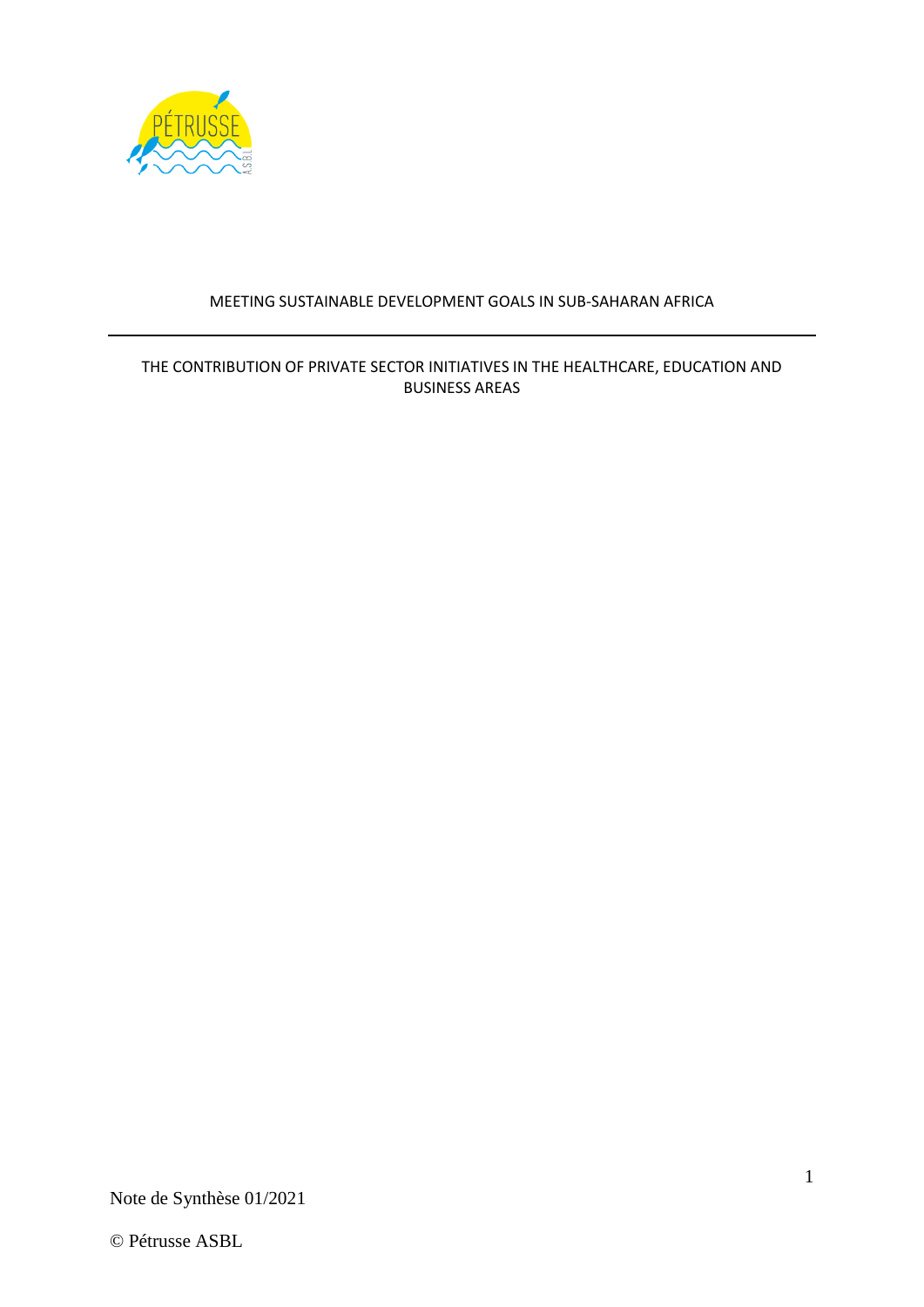

### STRUCTURE OF THE PAPER

INTRODUCTION

CONTEXT

MEETING SUSTAINABLE DEVELOPMENT GOALS IN SUB-SAHARAN AFRICA

CONCLUDING REMARKS

*SOURCES AND BIBLIOGRAPHY*

*APPENDIX : ABBREVIATIONS, DEFINITIONS, EXHIBIT*

Note de Synthèse 01/2021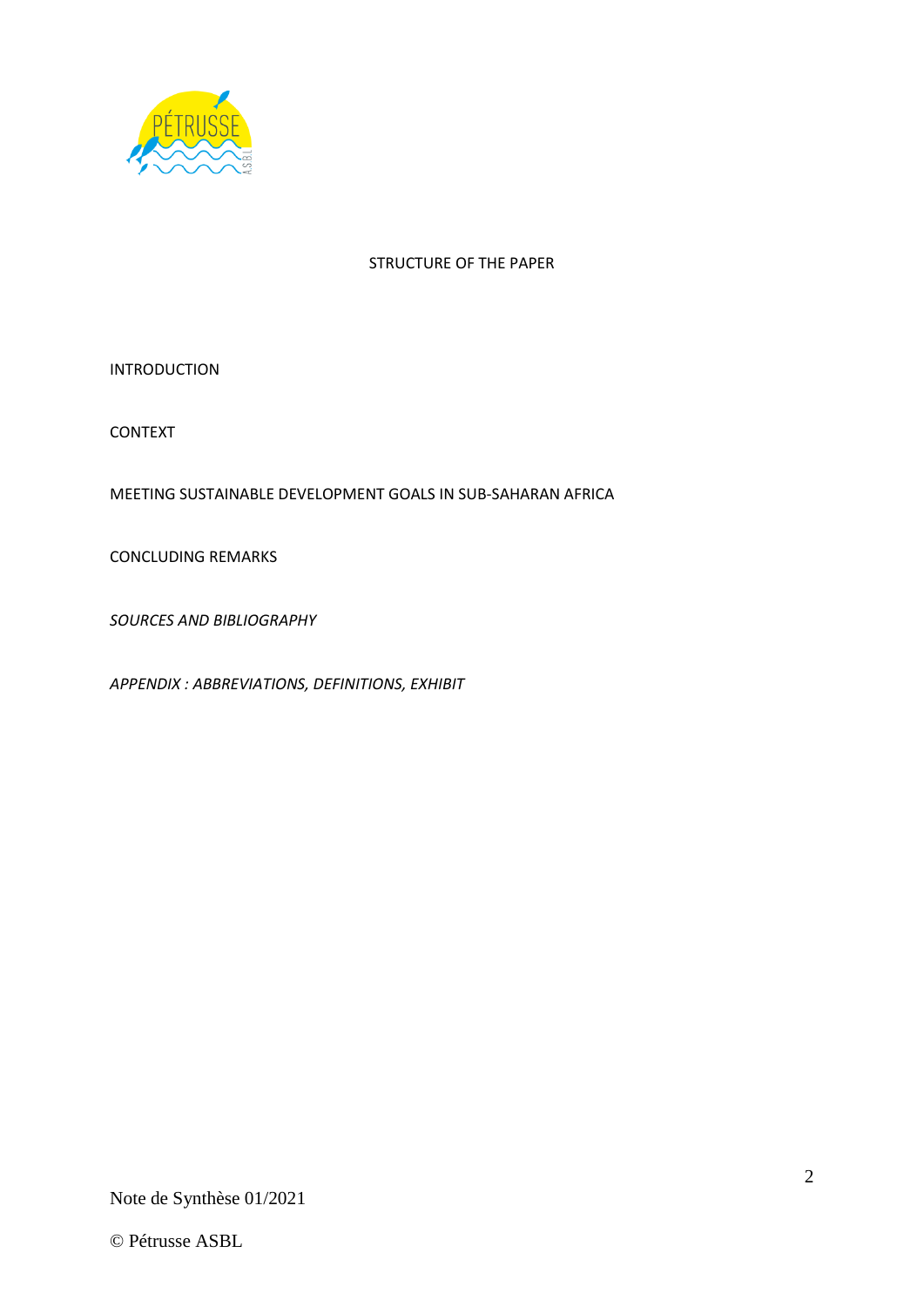

### **INTRODUCTION**

The purpose of this paper is to briefly describe the economic conditions currently prevailing in Sub-Saharan Africa, in particular in a post-Covid 19 environment, and to present and analyse the role played by private organizations to help reach some of the seventeen Sustainable Development Goals (SDGs), listed in the United Nations' 2030 Agenda for Sustainable Development. This paper will focus on five of the SDGs, specifically Goals 3 (*Good Health and Well-being*), 4 (Education), 5 (Gender Equality), 8 (*Decent Work and Economic Growth*), and 9 (*Industry, Innovation and Infrastructure*) and relate them to a number of private initiatives launched locally with the support of external and foreign contributors.

The aim of the author is to provide a rationale for private initiatives in Sub-Saharan Africa, in line with the development theory and reflections of an anthropological nature of scholars such as Amartya Sen, Daron Acemoglu, James A. Robinson, and Chantal Delsol among others.

### **CONTEXT**

As of 2019 the 48 countries of Sub-Saharan Africa (hereinafter referred to as the "bloc" or "region") had a total population of 1,107 million people and an aggregate Gross Domestic Product (GDP) of 1,755 billion US dollars. The bloc's annual GDP growth rate was 2.28%<sup>1</sup>. In terms of GDP the five heavyweights were in descending order: Nigeria (448 billion), South Africa (351 billion), and considerably further down Ethiopia (96 billion), Kenya (95.5 billion) and Angola (95 billion).

Overall, relying on public data, the African continent as a whole has been going through an impressive period of growth since 2000, with an annual growth rate of 4.6% between 2000 and  $2018^2$ .

<sup>&</sup>lt;sup>1</sup> Source : www.data.worldbank.org

<sup>2</sup> AUC/OECD (2019), *Africa's Development Dynamics 2019: Achieving Productive Transformation*, AUC, Addis Ababa/OECD, Publishing Paris, p. 17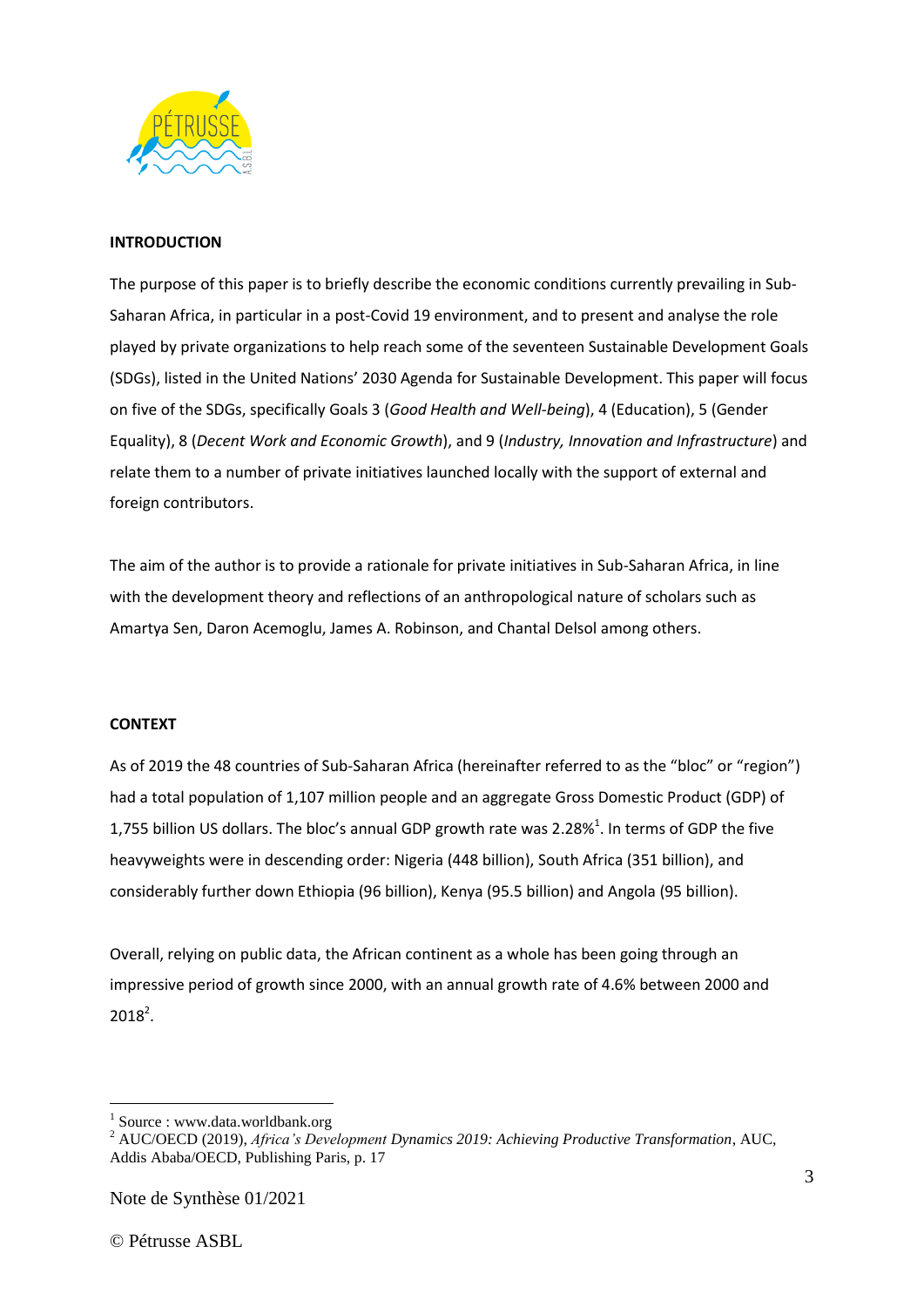

Not surprisingly the Covid 19 crisis has been having a strong negative impact on the economy of Sub-Saharan Africa. A recent paper of the *International Finance Corporation* shows that the Covid 19 pandemic will for the first time in twenty-five years entail a recession in the region. The crisis is expected to lead to a resumption of extreme poverty and an overall economic loss within a range of 37 and 79 billion US dollars<sup>3</sup>, largely caused by a huge drop in exports of raw materials.

In spite of the rapid growth that the bloc has experienced since the turn of the century, unemployment and poverty have unfortunately remained hallmarks of the region. Data collected and published by the *International Labour Organization* shows that in 2019 Sub-Saharan Africa had an *unemployment rate* of 5.9% for a total labour force of 422.5 million people. The figure might appear not to be dramatic, however on top of unemployment, the so-called *moderate poverty rate* of the population reaches 24.7% and the *extreme poverty rate* 37.8%. In other words, eradicating poverty which already was a huge challenge pre-Covid 19 is further complicated by the pandemic in many of the countries concerned.

In its latest *SDG Investment Trends Monitor* released in December 2020, *UNCTAD* indicates that *"International private sector investment flows to developing and transition economies in sectors relevant for the sustainable development goals (SDGs) are on course to fall by about one third in 2020 because of the COVID-19 pandemic. In the first three quarters of the year, the value of newly announced greenfield investments shrunk by 40% and that of international project finance (used for large infrastructure projects requiring multiple investors) by 15%*" 4 *.* The figure provided by UNCTAD is an average and a more penetrating analysis shows much more impressive drops in some areas and sectors of vital importance (-62% in infrastructure, -70% in provision of water and sanitation, and - 42% in education).

Against this difficult background the bloc has to build up on its assets in order to create jobs for those entering the job market every year, reduce poverty, promote the empowerment of women, develop activities and sectors of a formal (vs. informal) nature, and ultimately provide for a sound

Note de Synthèse 01/2021

<sup>3</sup> *Covid-19 Economic Impact – Sub-Saharan Africa,* International Finance Corporation/World Bank Group, September 2020

<sup>4</sup> *SDG Investment Trends Monitor*, UNCTAD, Geneva, December 2020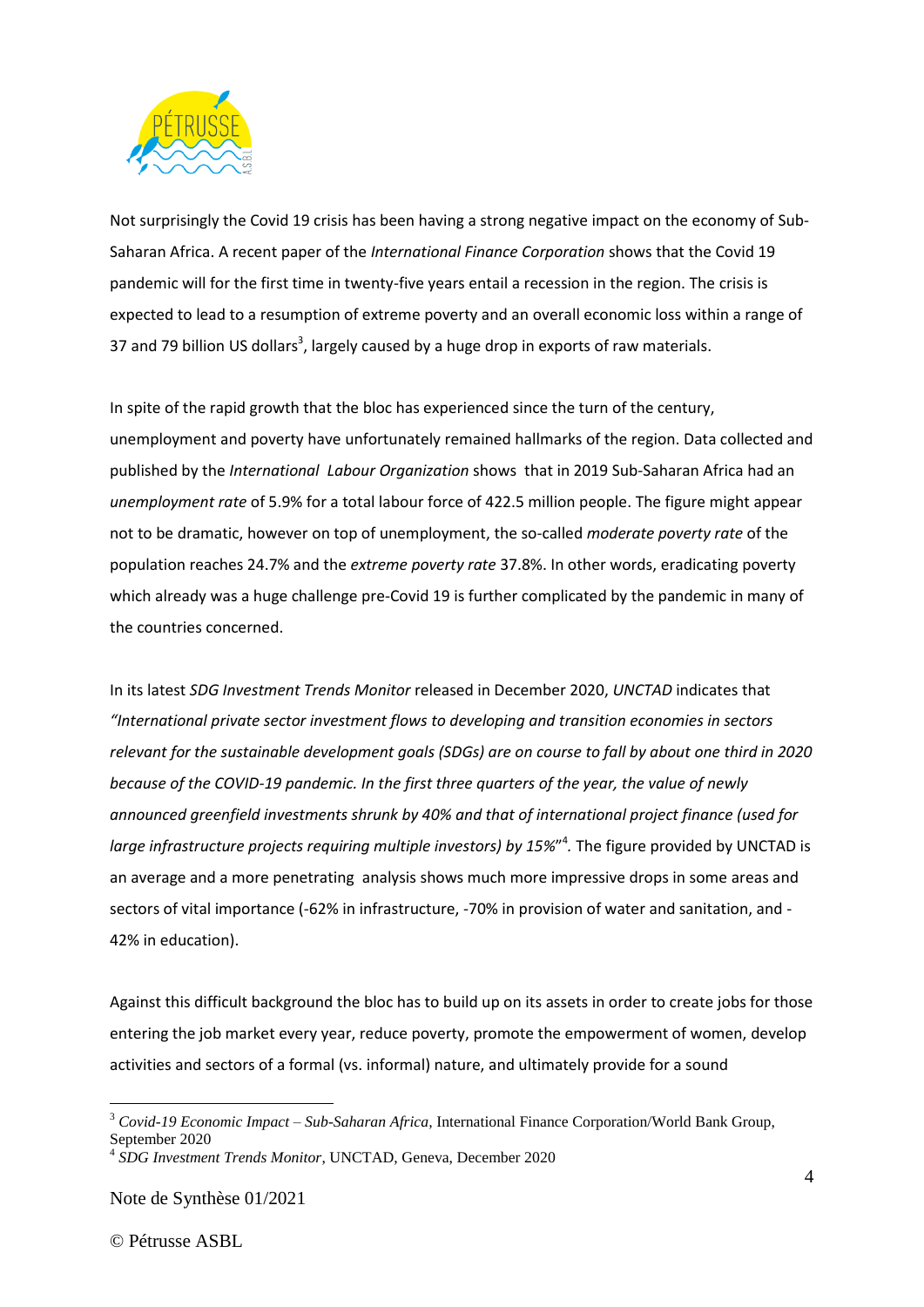

development of its economy and more generally the economy of Sub-Saharan societies. However addressing and defining development is not a matter of economic growth only. As Amartya Sen put it in his seminal book, *Development As Freedom*, *"Development can be seen, it is argued here, as a process of expanding the real freedoms that people enjoy. Focusing on human freedoms contrasts with narrower views of development, such as identifying development with the growth of gross national product, or with the rise in personal incomes, or with industrialization, or with technological advance, or with social modernization. Growth of GNP or of individual incomes can, of course, be very important as means to expanding the freedoms enjoyed by the members of the society. But freedoms depend also on other determinants, such as social and economic arrangements (for example, facilities for education and health care) as well as political and civil rights (for example, the liberty to participate in public discussion and scrutiny*)" 5 . This definition refers to what Amartya Sen will name "*capabilities",* a concept closely related to "*empowermen*t". Another dimension of Sen's thought is quite relevant to the topic of this paper, the concept of development as both an end and a means for the people concerned.

Not only is development not based solely on metrics, figures and data, it is also a multi-faceted reality depending on each person's or each community's competences, skills and talents and prevailing economic and political conditions. In an online lecture based on his Kapuscinski Lecture of May 2012, Owen Barder explains that *"development is not the sum of well-being of people in the economy and we cannot bring it about simply by making enough people in the economy better off. Development is instead a system-wide manifestation of the way that people, firms, technologies and institutions interact within the economic, social and political system"<sup>6</sup>* . Barden infers from complexity theory to define development as "*an emergent property<sup>7</sup> of an economic, social and political system*" which is understood to be a "*complex adaptive system*" 8 . A key idea also is the noted interaction between people and all types of institutions and organizations within the societies concerned. Of particular interest is the fact that in his 2015 Laudato Si' encyclical Pope Francis repeatedly stressed that *"everything is connected", "everything is interrelated".*

<sup>5</sup> *Development as Freedom*, 1999, Amartya Sen, Oxford University Press, Oxford New York, ISBN-13 : 978-0-19- 289330-7

<sup>6</sup> *What is Development*, Owe Barden, 16 August 2012, https://www.cgdev.org/blog/what-development

<sup>&</sup>lt;sup>78</sup> See *Back To Ecology*, Gerald Marten, Earthscan Publications, November 2001, ISBN : 1853837148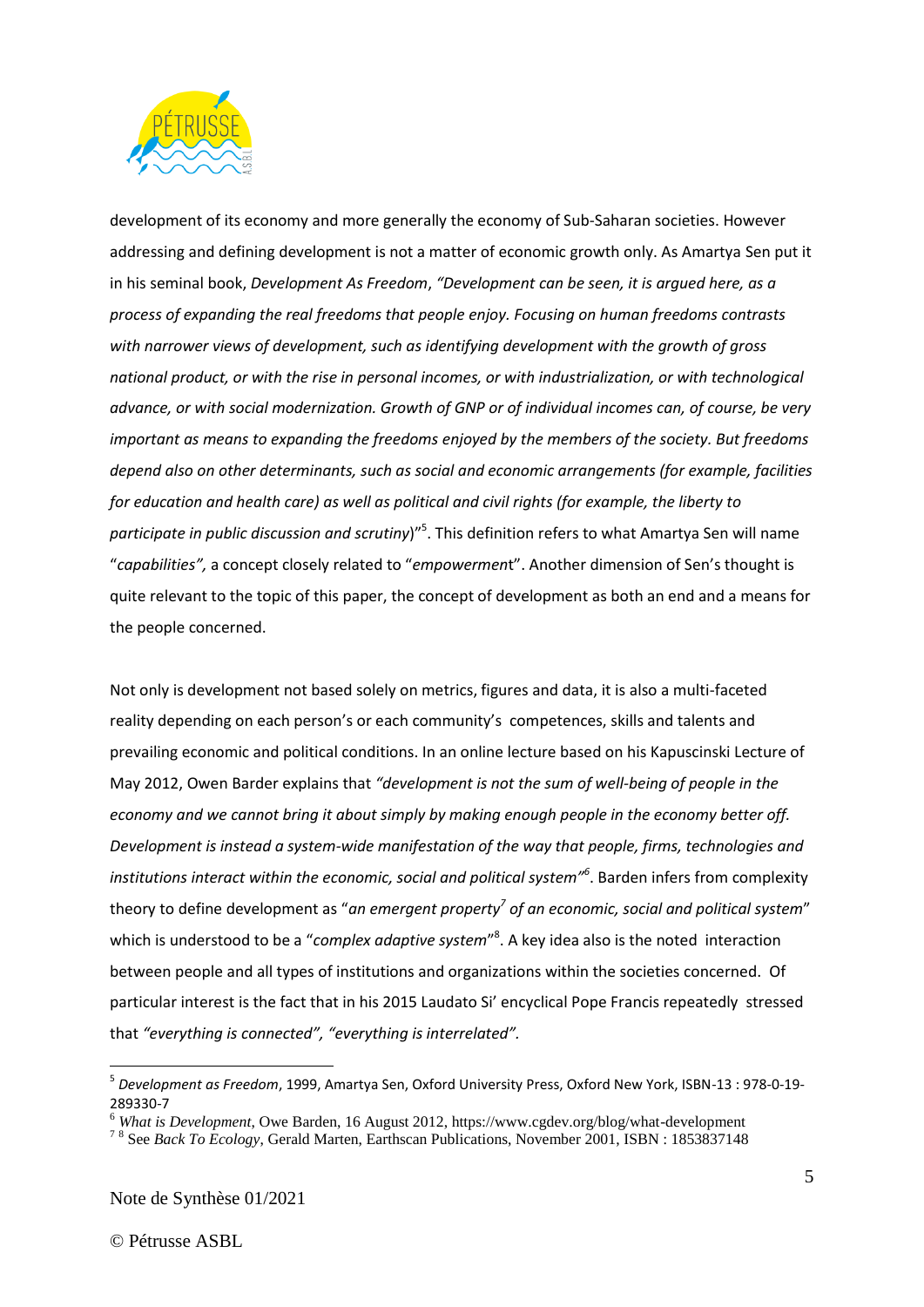

Another approach of viewing development is to make reference to the principle of subsidiarity. Chantal Delsol, a French political philosopher, describes subsidiarity as follows : "*Le principe de subsidiarité n'est pas une méthode technique de dévolution des compétences, mais il repose sur une philosophie et plus précisément, sur une anthropologie spécifique. Elle s'enracine dans une certaine vision de l'homme : en premier lieu, ici, l'homme est jugé capable, et seule son action enrichit son existence. La capacité s'entend comme aptitude à diriger son propre destin, et par conséquent, à connaître les conditions de son propre bien. Ce qui écarte d'emblée les théories de la toutecompétence du gouvernant, ce lui qui connaît le bien de ses sujets mieux qu'eux, despote éclairé depuis Platon ou gouvernement technocratique moderne… Pourtant la capacité ne s'entend que relativement. On pourrait parler d'une liberté en situation. L'individu est en général capable de subvenir à ses besoins dans les domaines proches, ou de contribuer à la gestion de la communauté la plus proche"* 9 .

There are striking similarities between Sen's focus on " development", "freedom", and "capability" and Delsol's insistence on "freedom", and "*capacité*" – which can be rendered as "capability". Another common dimension is the personalist or people-centred approach which in turn can be traced back to the drafting and adoption of the Sustainable Development Goals, as Pedro Conceição, Director of the Human Development Report at the *United Nations Development Programme,* stated : *"There are many links between the human development approach and the 2030 Agenda. But it is worth noting up front that the two are fundamentally different things. Th[e Sustainable Development](https://sustainabledevelopment.un.org/sdgs)  [Goals](https://sustainabledevelopment.un.org/sdgs) (SDGs) are a globally agreed tool for assessing development progress. Human development, meanwhile, is a philosophy – or lens – for considering almost any development issue one can think of. In other words, the SDGs provide a development destination. Human development allows one to design the route to get there" 10 .*

<sup>&</sup>lt;sup>9</sup> See https://www.chantaldelsol.fr/fondements-anthropologiques-du-principe-de-subsidiarite/ <sup>10</sup> Pedro Conceição ,http://hdr.undp.org/en/content/human-development-and-sdgs, 24 June 2019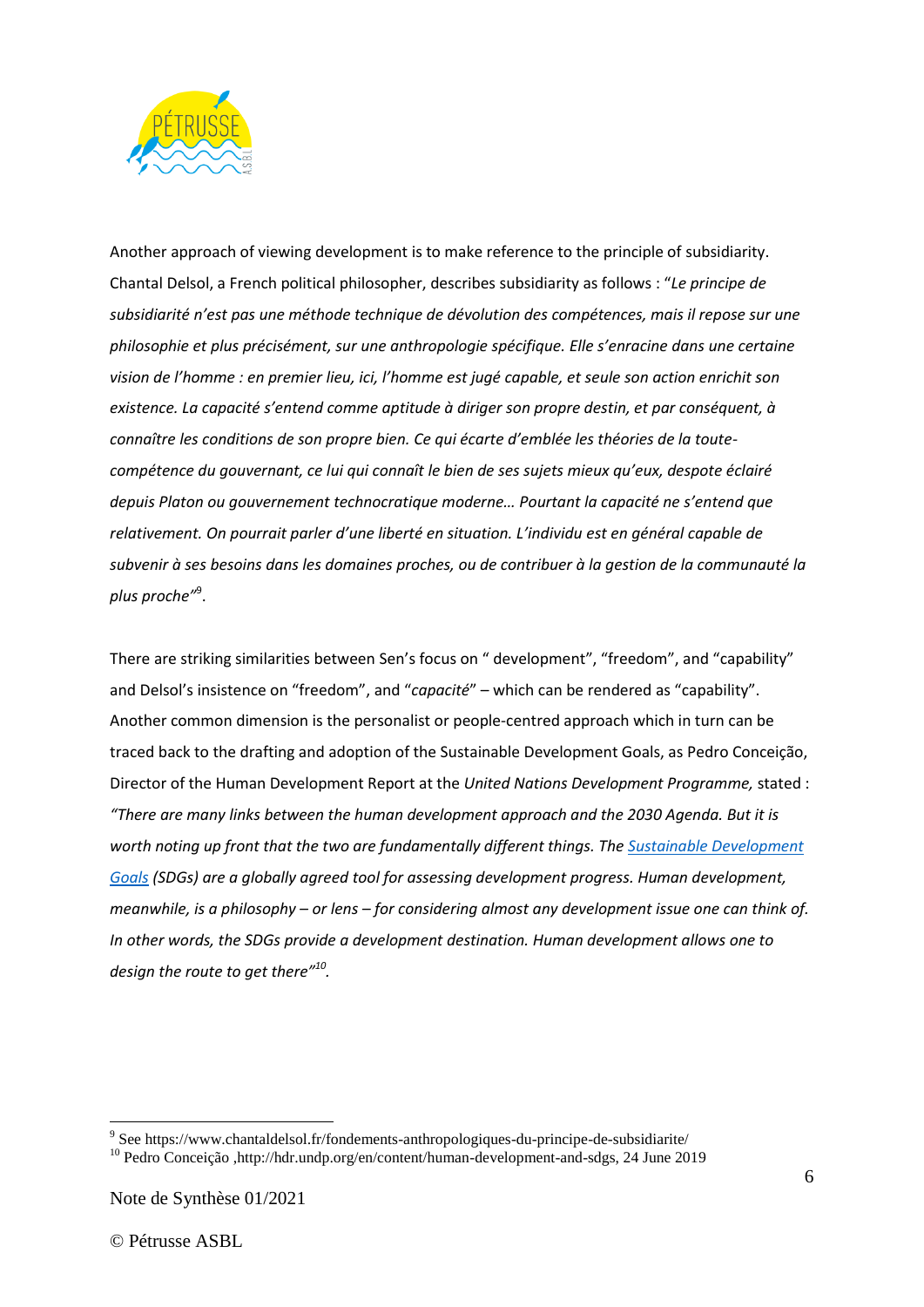

### **MEETING SUSTAINABLE DEVELOPMENT GOALS IN SUB-SAHARAN AFRICA**

Based on the assumptions of Sen and Delsol, development is deemed to be first and foremost the development of people, or to put it in more explicit terms of persons (i.ee human beings) whose deeply rooted identity is to be individual and social beings of a rational nature, which implies that as subjects they are capable of reason and will. As a result, for Sub-Saharan African societies to resume growth, economic development and progress, SDGs are mere, though relevant, instruments. The number one priority is for people to become aware of their own capabilities and to be able to exercise their freedoms.

The following paragraphs will illustrate how private initiatives can be devised and implemented so as to help meet some crucial goals, such as healthcare, education, innovation, job creation, and eventually properly managed institutions operating on behalf of the people and for the common good. With respect to institutions, Daron Acemoglu and James A. Robinson attempted to demonstrate in their 2012 book *Why Nations Fail* that development or, putting it otherwise, prosperity can emerge and be sustainable provided economic and political institutions are of an inclusive, and not extractive, nature. "*Inclusive economic institutions that enforce property rights, create a level playing field, and encourage investments in new technologies and skills are more conducive to economic growth than extractive economic institutions that are structured to extract resources from the many by the few and that fail to protect property rights or provide incentives for economic activity. Inclusive economic institutions are in turn supported by, and support, inclusive political institutions, that is, those that distribute political power widely in a pluralistic manner*" 11 .

Well-functioning institutions are of paramount importance. However, while they are necessary, they are certainly not sufficient to ensure the emergence of a virtuous circle logic enabling the actual development of the Sub-Saharan region. Institutions are for people and their purpose is to support and help Sub-Saharan society to make use of its people's capabilities.

<sup>&</sup>lt;sup>11</sup> Why Nations Fail, Daron Acemoglu and James A. Robinson, Profile Books Ltd, London, 2012, ISBN : 978-1-84668-430-2, pages 429-430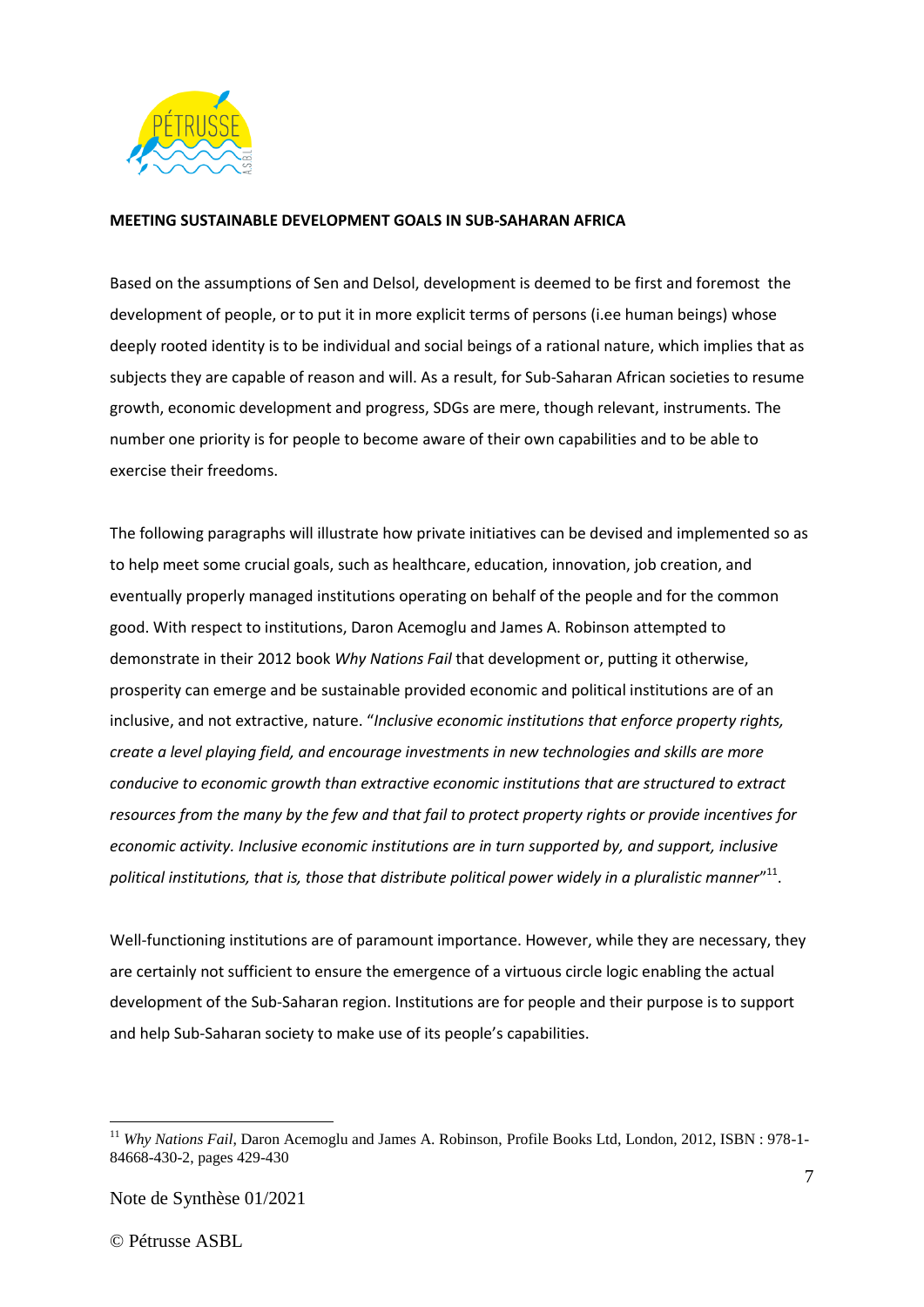

**The sections below address five SDGs which are tentatively attained through various and mostly local initiatives :** 

### **SDGs 3 & 4 – Healthcare and Education :** *Monkole Hospital*

The Monkole Hospital was created as a private clinic back in 1991 to serve the communities of a poor district of Kinshasa, in the Democratic Republic of Congo. On average it now provides 100,000 consultations a year. Its main activity is mother and child care, but it has also embarked upon training, lifelong learning and research programmes. Given the prevailing environment the main focus of the hospital's research deals with both sickle cell anemia and HIV/AIDS.

The clinic requires qualified personnel and for this purpose, in 1997, it established a separate nursing school, the *Institut Supérieur en Soins Infirmiers(ISSI)<sup>1213</sup>*, which has so far trained about 500 nurses and today has 225 students. ISSI's mission statement is quite explicit and matches both SDGs 3 and 4 : « *Former des infirmières compétentes qui fournissent des soins de qualité à la population. Contribuer à la formation continue du personnel de santé<sup>14</sup>, en particulier de ceux qui travaillent dans le domaine de la santé maternelle et infantile. Contribuer au développement de la profession d'infirmière et à la revalorisation sociale de l'infirmière en République démocratique du Congo* ».

In addition Monkole resolved to set up a lifelong learning centre known as the *Centre de Formation et d'Appui sanitaire* or *CEFA<sup>15</sup>*, which offers courses on a variety of medical issues, such as sickle cell anemia, but also technical such as better usage of information technology tools.

The Monkole Hospital'sl ecosystem is definitely based on a strong network of contributors and donors, but the striking fact is that the initiator of the complex is a Congolese nonprofit entity, *Centre de Culture, de Formation et de Développement ASBL (CECFOR*).

Note de Synthèse 01/2021

<sup>12</sup> https://www.who.int/workforcealliance/forum/2013/hrh\_commitments\_afro\_issi\_congo/en/

<sup>13</sup> https://issi.ac.cd/?page\_id=9

<sup>&</sup>lt;sup>14</sup> See https://issi.ac.cd/?page\_id=323

<sup>&</sup>lt;sup>15</sup> See www.cefacongo.com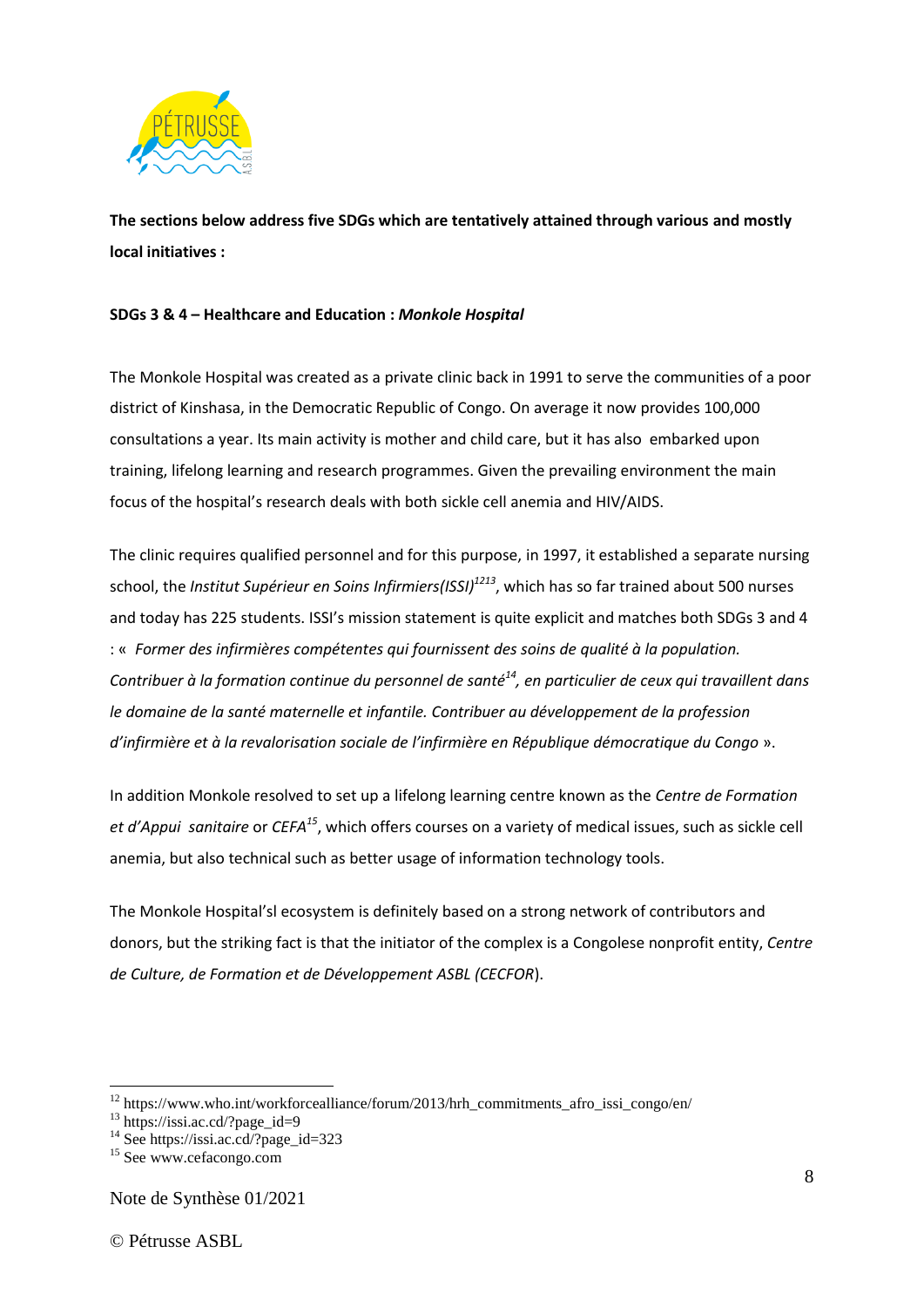

# **SDGs 3, 4, 5 & 9 – Healthcare, Education, Gender Equality and Innovation - :** *Guadalupe Scholarships*

The Guadalupe Scholarship scheme<sup>16</sup> was developed by an international and privately-funded Romebased nongovernmental organization, Harambee Africa International, which has a number of national branches, including Luxembourg. The aim is "to promote the leadership of African women in scientific research with the aim of strengthening research centers in Africa, especially in the two areas of greatest impact on people: Life and Earth. This will encourage the creation of research centres of excellence in scientific subjects relating to the improvement of human health and the protection of the environment"<sup>17</sup>.

Interestingly, the issues covered by the project include gender equality with the empowerment of women, here female researchers, human health and ecological concerns. A requirement is that the scholarships are to be awarded to young researchers from the Sub-Saharan region.

The target is to fund one hundred scholarships. The first scholarships have been awarded to female researchers from DR Congo, Nigeria, Senegal and Uganda.The programme has been temporarily suspended and will resume after the Covid 19 crisis has been overcome.

# **SDGs 4, 8 & 9 – Education, Economic Growth and Innovation - :** *Strathmore University and Lagos Business School*

Turning to the business sector, it appears that the Sub-Saharan bloc has some huge challenges to meet, such as the creation of a sufficient number of jobs, which requires skilled workforce, entrepreneurs prepared to launch risky ventures, and good governance (e.g. properly managed public institutions, reduced corruption levels, rules-based conduct of business…).

<sup>&</sup>lt;sup>16</sup> See https://opportunity4researchers.com/harambee-guadalupe-scholarships-2020-for-african-womenscientists/

<sup>17</sup> See https://opportunity4researchers.com/harambee-guadalupe-scholarships-2020-for-african-womenscientists/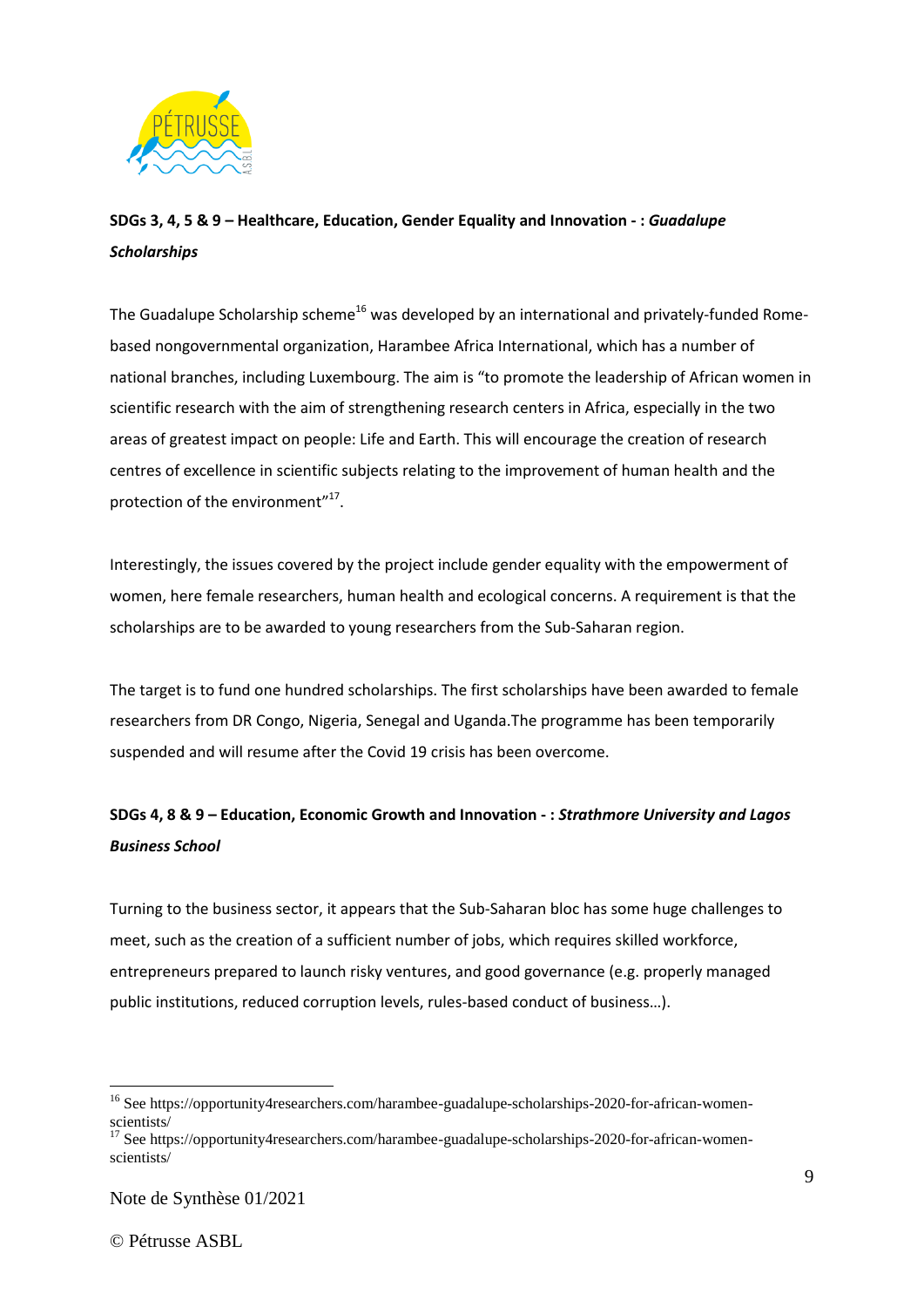

In this respect, and in line with spirit of OECD's Reviews of Higher Education in Regional and City Development, the potential contribution of Sub-Saharan academic institutions to achieving SDGs should be examined and assessed.

A first illustration is Strathmore University, located in Nairobi, Kenya. Founded in 1961, Strathmore University is a private nonprofit institution which from its inception gave access to all Kenyan students regardless of race and religion. It currently has 4.400 students. The institution has defined a set of eight values : *Service to Society, Excellence, Lifelong Learning, Freedom and Responsibility, Subsidiarity, Personalized Attention, Ethical Practice and Collegiality<sup>18</sup>* .

With the support of Strathmore University and its incubator @iBizAfrica, a project called *Supporting Young African Entrepreneurs* was launched in order to select interesting business projects of young people aged 18 to 34. Assessment of the projects is based on financial stability, demand for the proposed product or service, and the socio-economic impact of the initiative. In 2019 sixty potential entrepreneurs applied.

A second example is that of the Lagos Business school (LBS), with is a unit of Nigeria's nonprofit Pan-African University. In its mission statement sthe Lagos Business School indicates that it seeks to :

- *Provide high potential professionals with a general management education which stresses professional ethics and service to the community through the practice of management,*
- *Have a positive impact on the professional and ethical standards of business management in Nigeria,*
- *Make intellectual contributions which: (i) support the practice of management; (ii) contribute to the advancement of the management disciplines; and (iii) create high quality teaching materials.<sup>19</sup>*

<sup>&</sup>lt;sup>18</sup> See https://www.strathmore.edu/about-strathmore/

<sup>19</sup> See https://www.lbs.edu.ng/about-lbs/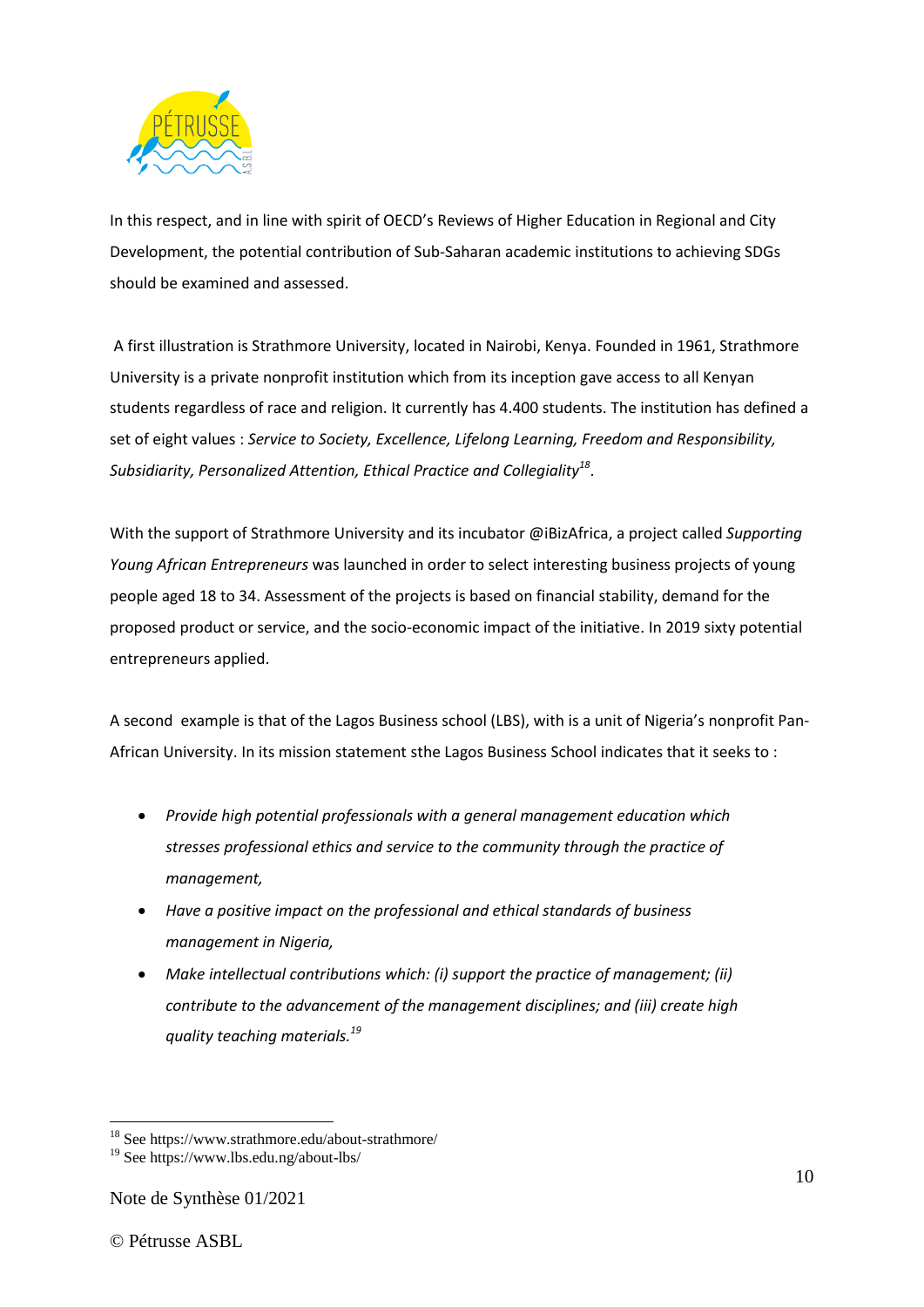

LBS is a member of the Association of African Business Schools (AABS), the Global Business School Network (GBSN), AACSB International ( Association to Advance Collegiate Schools of Business) and the Graduate Management Admission Council (GMAC), alongside 220 leading graduate business schools worldwide, and is a signatory of the Principles for Responsible Management Education (PRME).

One action field of LBS is to equip business leaders and executives with tools to fight corruption which plagues Nigeria's economy and is illustrated by Transparency International's Corruption Perceptions Index – Nigeria ranked 146th in a list of 180 countries reviewed by the NGO $^{20}$ . One area developed by LBS is to improve accounting and auditing practices<sup>21</sup>, in line with the World Bank's recommendations and the Reports on the Observance of Standards and Codes (ROSC) initiative.

Another area is sustainability and improved corporate responsibility. LBS established a "Sustainability Centre" ([https://lbssustainabilitycentre.edu.ng/\)](https://lbssustainabilitycentre.edu.ng/), which operates around three themes : "Responsible Business and Leadership", "Corporate Sustainability", and "Social Entrepreneurship and Nonprofit Organisation Management"<sup>22</sup>. The 2019 report of the Sustainability Centre shows that more than, 1500 individuals and organisations were impacted by the Centre's activities. Interestingly enough, as courses are available online, and even though the majority of participants reside in Lagos, there were online attendees from a variety of foreign countries, including Canada, China, India, Singapore and the United States. Also 55.4% of the participants were women<sup>23</sup>.

<sup>&</sup>lt;sup>20</sup> See https://www.transparency.org/en/countries/nigeria

<sup>&</sup>lt;sup>21</sup> See https://www.lbs.edu.ng/lbsinsight/corruption-and-the-environment-of-accounting-and-auditing-in-africa/

<sup>&</sup>lt;sup>22</sup> 2018 Annual Report, LBS Sustainability Centre, March 2019, 58 pages

 $23$  Ibid.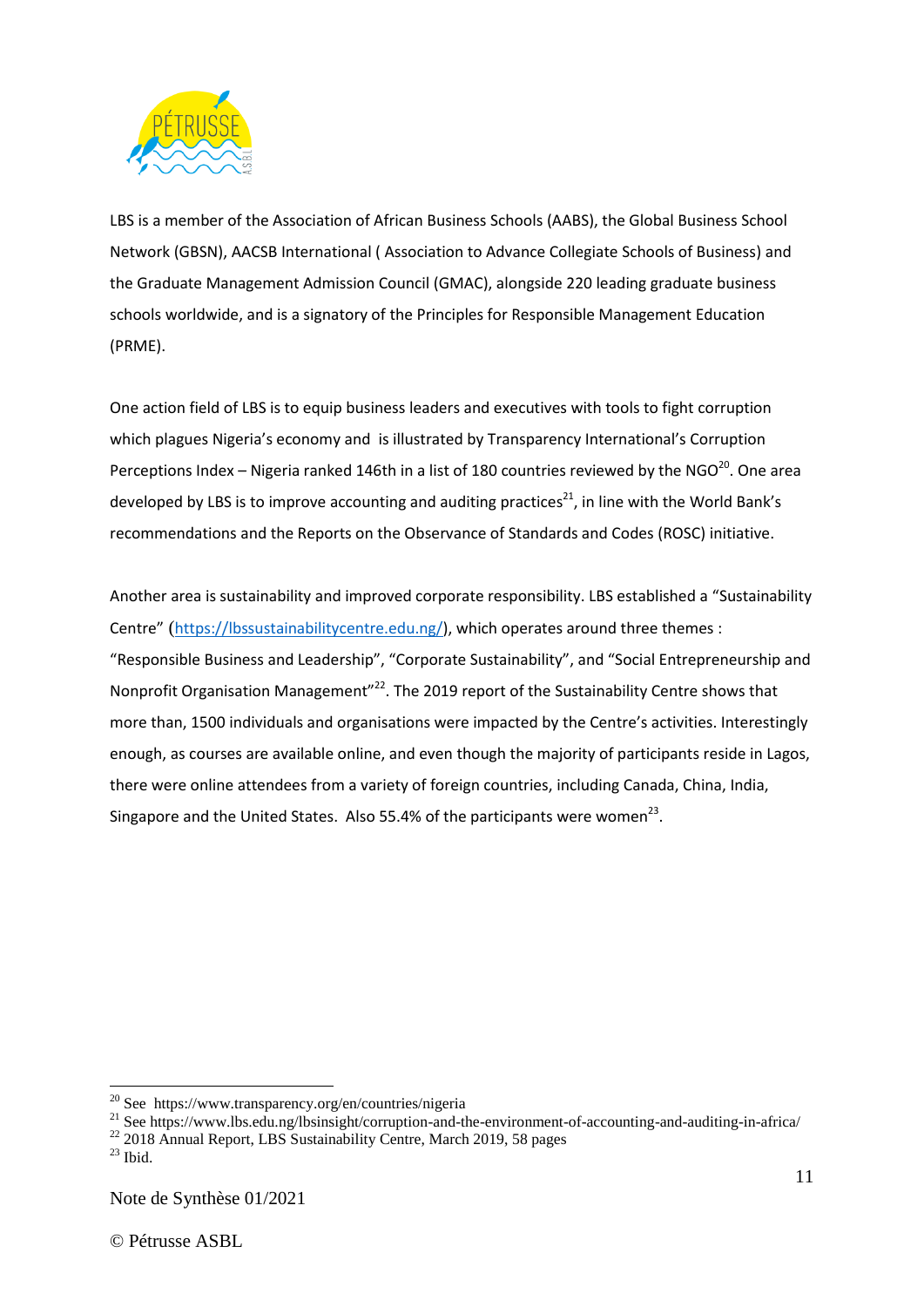

**SDGs 1, 3 4, 8 & 9 – No Poverty, Education, Economic Growth and Innovation - :** *BackBone (Luxembourg) S.A.*

Below is attached the transcript of a written interview with Xavier Heude, co-founding partner of BackBone (Luxembourg) S.A. The interview was held on 14 November 2020. Mr. Heude has authorized the author to reproduce the questions and his answers.

BackBone (Luxembourg) S.A. is a Luxembourg-based impact investor in emerging markets. In its mission statement the company explicitly refers to its contribution to the SDGs<sup>24</sup> and lists all the goals which its investment policy is adjusted to (eight out of the seventeen SDGs). The Global Impact Investing Network (GIIN) defines impact investments as "investments made with the intention to generate [positive, measurable social and environmental impact alongside a financial return](https://thegiin.org/impact-investing/need-to-know/#what-is-impact-investing)"<sup>25</sup>.

### *(Questions raised by the author / Answers by Xavier Heude)*

# *1. What is the rationale behind the creation of BackBone and which objectives is BackBone pursuing?*

The unbalanced distribution of wealth in the world is among the major sources of social and economic instability. Small and Medium Enterprises (SMEs) are key in the process of wealth creation as they maintain or create jobs while contributing to economic inclusion. However, one of the major impediment to the development of the SME segment is access to financing. The gap is more acute in the developing countries, while this is where the need to create wealth is the highest.

The mission of BACKBONE is to endeavor to protect human dignity through the credit financing of SMEs that take care of their employees and that provide essential products and services on four areas : sustainable agri-business sector, education, medical care, community and social inclusion.

 $24$  See https://www.backbone.eu.com/what-we-do/#impact

<sup>&</sup>lt;sup>25</sup> See https://thegiin.org/impact-investing/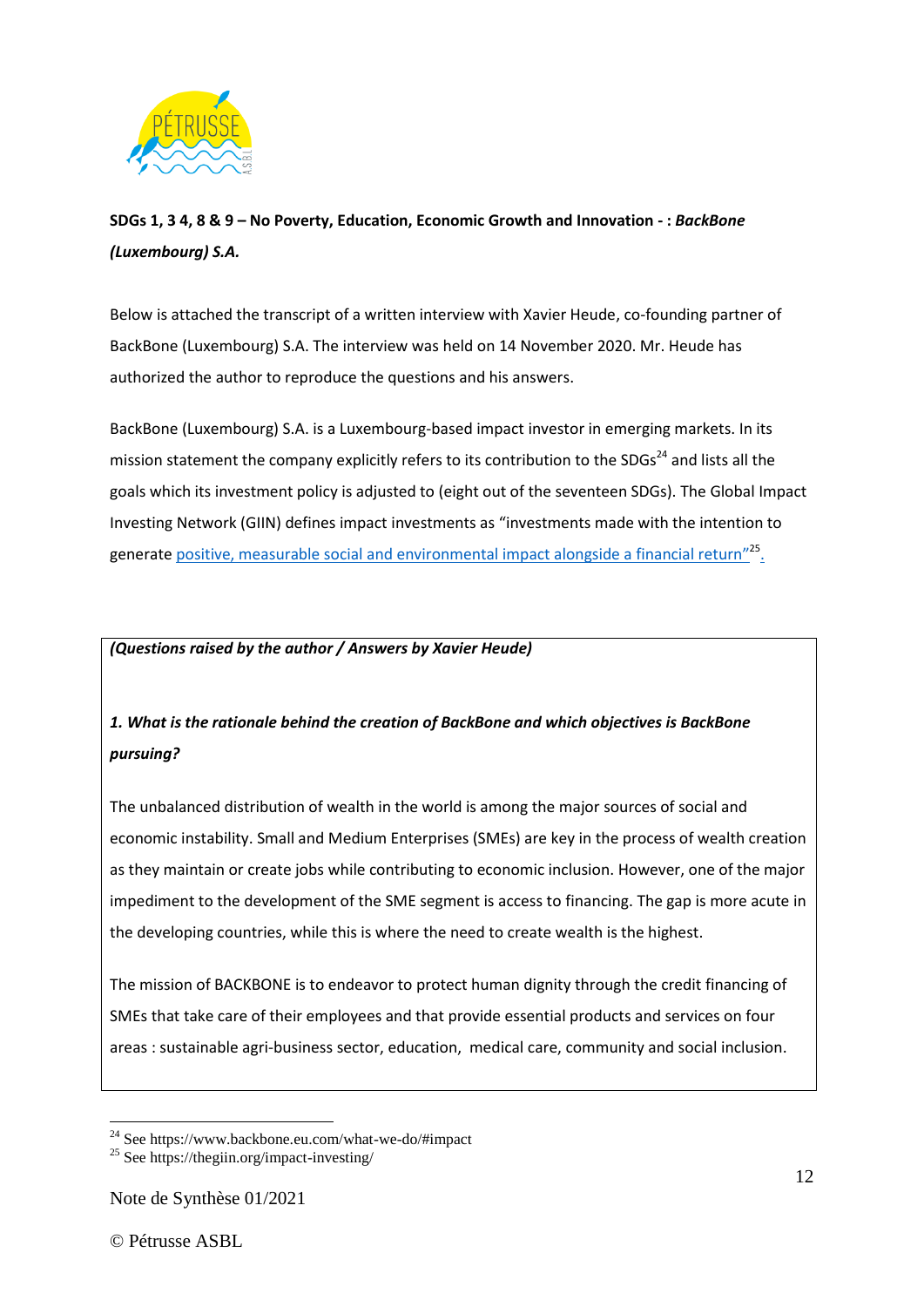

# *2. BackBone has invested in Sub-Saharan Africa : could you elaborate on the investment process (why Africa? risk analysis? ROI expectations? metrics in terms of social impact?)?*

Sub-Saharan Africa is the continent that is still lacking the most basic needs for ensuring a decent human development. Easy and affordable access to education, to mobility, to healthcare, etc… are quite unmet for a large part of the African population. BACKBONE has developed a network of 4 private financial institutions in Cameroon and the Ivory Coast so far, that source SMEs eligible to the BACKBONE criteria and that co-finance with BACKBONE. This ensures a strong alignment of both parties involved in the financing, while delegating the risk analysis and the credit monitoring to the local financial partner. The interest rates of the loans are aligned with the local market conditions.

The metrics being used to assess the protection of human dignity are mainly : compliance with local working conditions and wages ; extra-financial benefits to the employees, staff turnover rate, number of employees receiving trainings, number of years of relationship with the oldest supplier

# *3. As far as Sub-Saharan Africa is concerned, which are the major hurdles/returns for investors?*

BACKBONE investors are very demanding in how the investments are taking care of the human being. They agree with a moderate to low return on investment of 4 to 5 %, as long as the financial risk is mitigated. This is the reason why the number of years in business of the SME and of its business owners or managers is the first eligibility criteria. Start-ups are excluded. The country and political risks are obviously to be kept in mind when investing in Africa. The geographical focus is rather put on emerging countries with a diversified economy that can survive punctual hits.

Another challenge of BACKBONE is to get institutional guarantees (from specialized guarantee funds, multilateral organisations, development finance institutions …) that could for instance cover 30 to 50 % of the loan portfolio. This would be an additional argument to attract more and larger investors.

*(reproduced with the authorization of Xavier Heude)*

Note de Synthèse 01/2021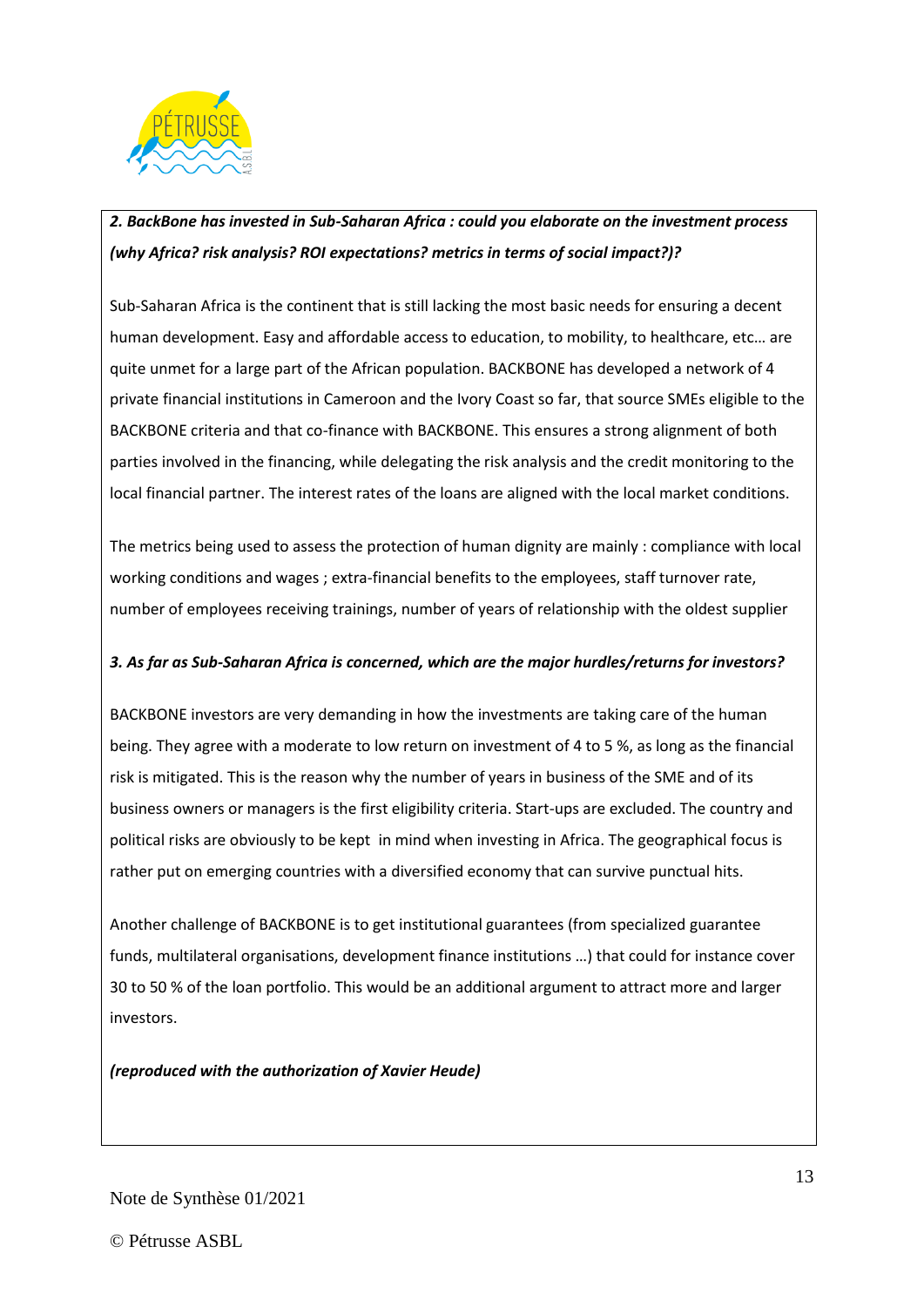

### **CONCLUDING REMARKS**

The purpose of this paper was to highlight the contribution of privately funded Sub-Saharan institutions and organizations to the United Nations' Sustainable Development Goals. The cases shown and the accomplishments presented illustrate how the private sector, understood in the more general sense so as to include nongovernmental organizations, academic institutions, and private investors/investment funds, is a useful, and even necessary, partner to reach the SDGs, and may support and complement the programmes and actions launched and implemented by public, multilateral, and supranational policymaking bodies.

The private sector's legitimacy relies in this connection on several aspects of anthropological, economic and political theories developed by scholars such as Amartya Sen. Development is not sufficiently nor adequately measured and assessed by collecting and analyzing statistical data. This reflects Michael J. Sandel's thoughts in his book *The Tyranny of Merit – What's Become of the Common Good* - : "*Our technocratic version of meritocracy severs the link between merit and moral judgment. In the domain of the economy, it simply assumes that the common good is simply defined by GDP, and that the value of people's contributions consists in the market value of the goods or services they sell. In the domain of government, it assumes that merit means technocratic expertise*" 26 .

Economic and political institutions are purposeful, as the word is used by James Suzman to describe human work in his recent book *Work – A History Of How We Spend Our time<sup>27</sup>* . Both public and private institutions need to be properly established, maintained, governed and supervised for the very reason that they are there to serve the people, or their stakeholders. In political terms, they should be applying the principles of democracy, be it of a procedural or substantive nature, through laying down and complying with rules, and being meaningful to the people. This human-centred approach is in line with the spirit and the letter of the SDGs.

<sup>26</sup> Michael J. Sandel, *The Tyranny of Merit – What's Become of the Common Good*, Allen Lane, 2020, ISBN : 978-0-241-40759-2, page 28

<sup>27</sup> James Suzman, *Work – A History Of How We Spend Our Time*, Bloomsbury Circus, London, 2020, ISBN : 978-1-5266-0499, pages 40-41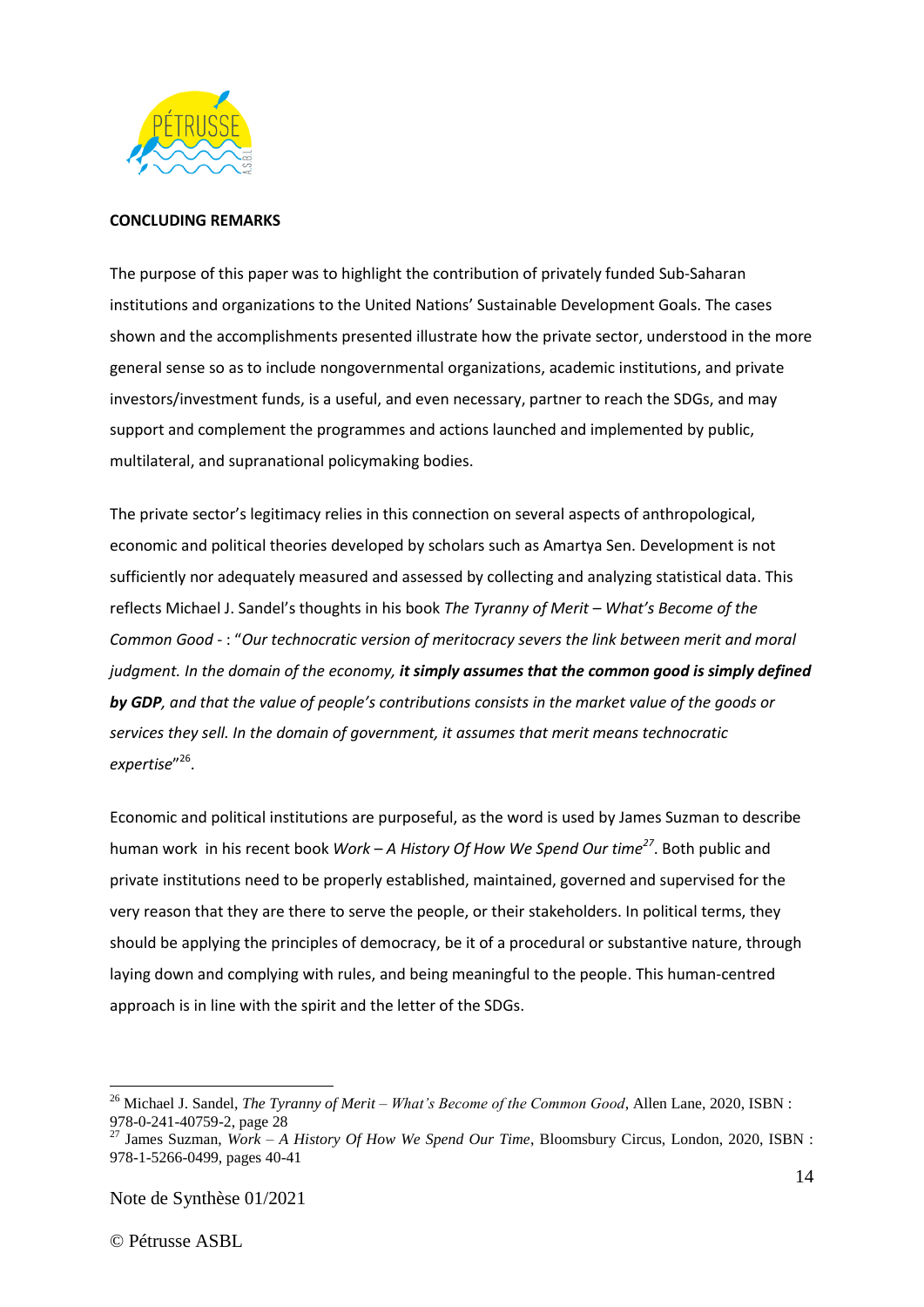

### **SOURCES**

*2018 Annual Report*, LBS Sustainability Centre, March 2019, 58 pages

*Africa's Development Dynamics 2019: Achieving Productive Transformation*,AUC/OECD (2019),, Addis Ababa/OECD, Publishing Paris

« *Contributions of Small & Medium Enterprises to Economic Developments in Sub-Saharan Africa* », Ramatu Ussif and Kasim Salifu, International Journal of Academic Accounting, Finance and Management Research, Vol. 4, Issue 3, March 2020, pages 63-78, ISSN : 2643-976X

*Covid-19 Economic Impact – Sub-Saharan Africa,* International Finance Corporation/World Bank Group, September 2020

*« Fondements anthropologiques du principe de subsidiarité* », Chantal Delsol, personal blog https://www.chantaldelsol.fr/fondements-anthropologiques-du-principe-de-subsidiarite/

*« La subsidiarité – le principe et l'application »,* Julien Barroche, Revue « Etudes », 2008/6, tome 408, pages 777-788, ISSN : 0014-1941

### **BIBLIOGRAPHY**

*Development as Freedom*, Amartya Sen, Oxford University Press, Oxford New York, 1999, ISBN-13 : 978-0-19-289330-7

*Laudato Si'- Encyclical letter on Care for our Common Home*, Pope Francis, Rome, Vatican Press, 2015 *"L'Etat subsidiaire",* Chantal Delsol, Editions du Cerf, Paris, 2015, 373 pages, ISBN : 2204104485 *The Tyranny of Merit – What's Become of the Common Good*, Michael J. Sandel, Allen Lane, 2020, 272 pages, ISBN : 978-0-241-40759-2

Note de Synthèse 01/2021

© Pétrusse ASBL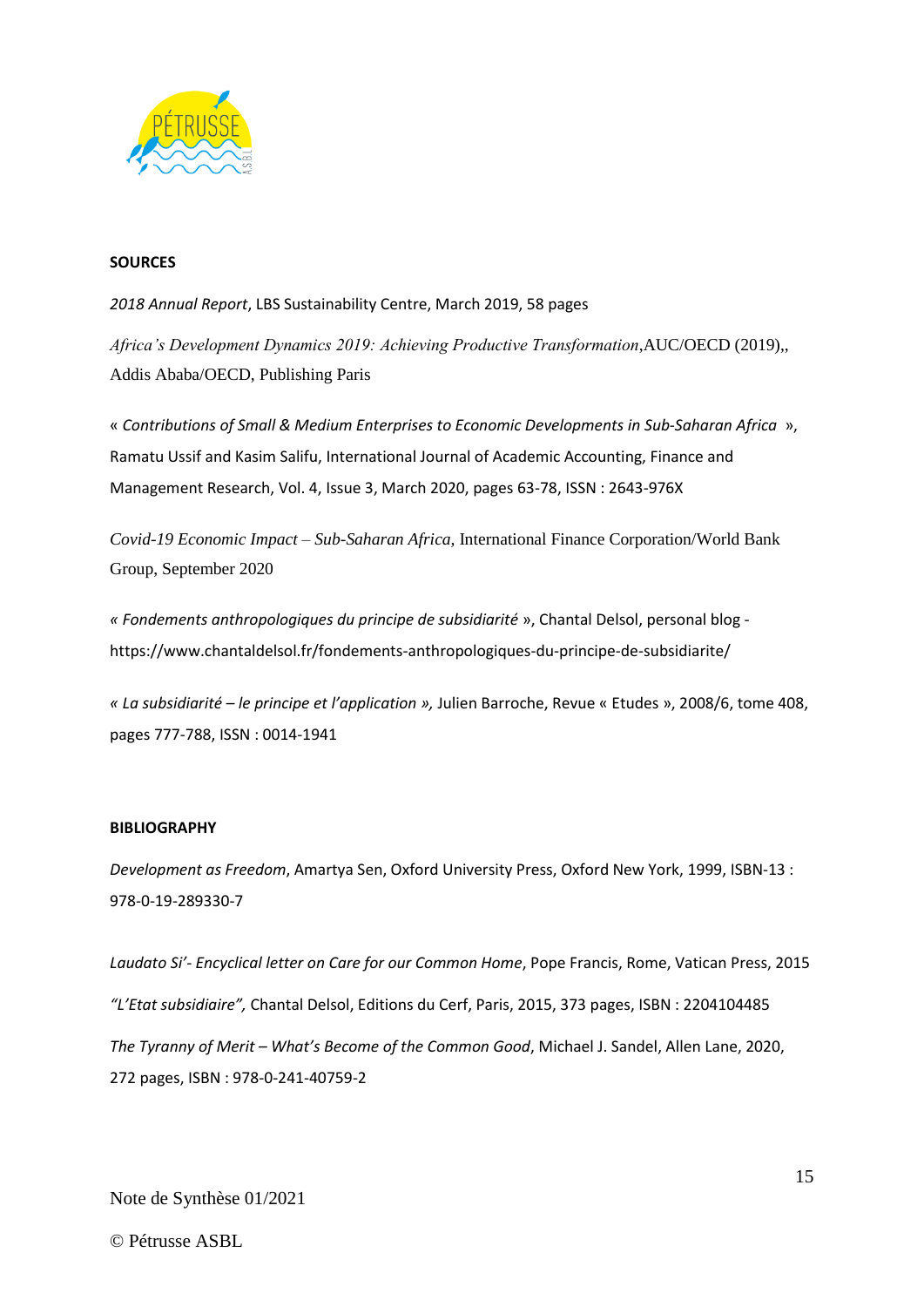

*Why Nations Fail – The Origins of Power, Prosperity and Poverty*, Daron Acemoglu and James A. Robinson, Profile Books Ltd, London, 2012, ISBN : 978-1-84668-430-2

*Work – A History Of How We Spend Our Time*, James Suzman, Bloomsbury Circus, London, 2020, 444 pages, ISBN : 978-1-5266-0499,

### **APPENDIX**

### *ABBREVIATIONS*

- **GIIN : Global Impact Investing Network**
- **IFC : International Finance Corporation**
- **ILO :** International Labour Organization
- **LBS** : Lagos Business School
- **OECD :** Organization for Economic Cooperation and Development
- **ROSC :** Reports on the Observance of Standards and Codes
- **SDG :** Sustainable Development Goals
- **UNCTAD/CNUCED :** United Nations Conference on Trade and Development
- **UNDP :** United Nations Development Programme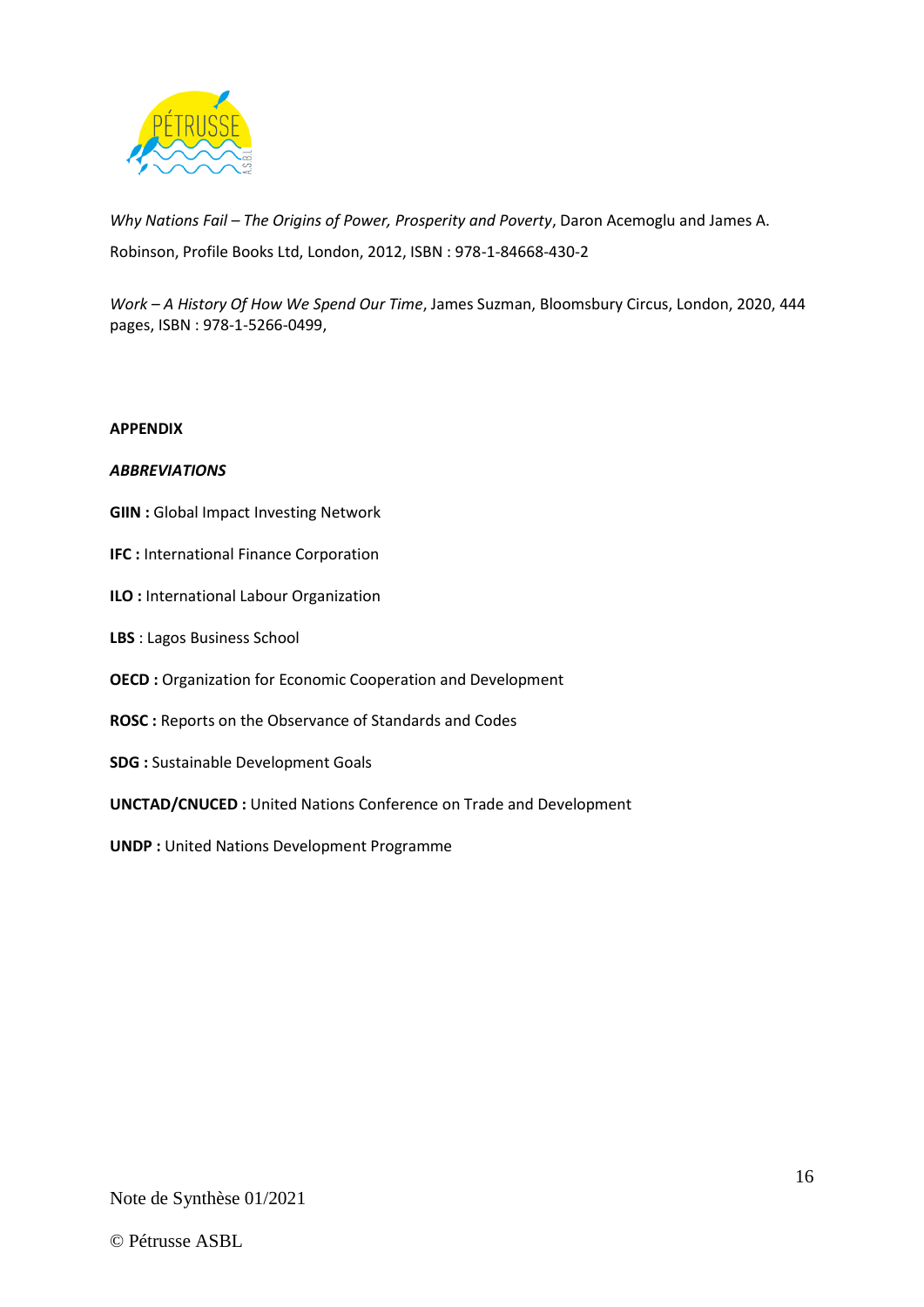

### *DEFINITIONS*

*Complex adaptive system :* Ecosystems and social systems are **complex adaptive systems**: complex because they have many parts and many connections between the parts; adaptive because their feedback structure gives them the ability to change in ways that promote survival in a fluctuating environment.

(source : *Back To Ecology*, Gerald Marten, Earthscan Publications, November 2001, ISBN : 1853837148)

*Emergent properties*: the distinctive features and behaviour that 'emerge' from the way that complex adaptive systems are organized. Once aware of emergent properties, it is easier to 'see' what is really happening. Emergent properties are cornerstones for comprehending human ecosystem interactions in ways that provide insights for sustainable development.

(source : *Back To Ecology*, Gerald Marten, Earthscan Publications, November 2001, ISBN : 1853837148)

*Impact investing*: impact investments are investments made with the intention to generate positive, [measurable social and environmental impact alongside a financial return.](https://thegiin.org/impact-investing/need-to-know/#what-is-impact-investing)

(source : The Global Impact Investing Network)

*Small and medium enterprises :* the category of micro, small and medium-sized enterprises is made up of enterprises which employ fewer than 250 persons and which have an annual turnover not exceeding EUR 50 million, and/or an annual balance sheet total not exceeding EUR 43 million.

Within the SME category, a small enterprise is defined as an enterprise which employs fewer than 50 persons and whose annual turnover and/or annual balance sheet total does not exceed EUR 10 million. Within the SME category, a microenterprise is defined as an enterprise which employs fewer

Note de Synthèse 01/2021

© Pétrusse ASBL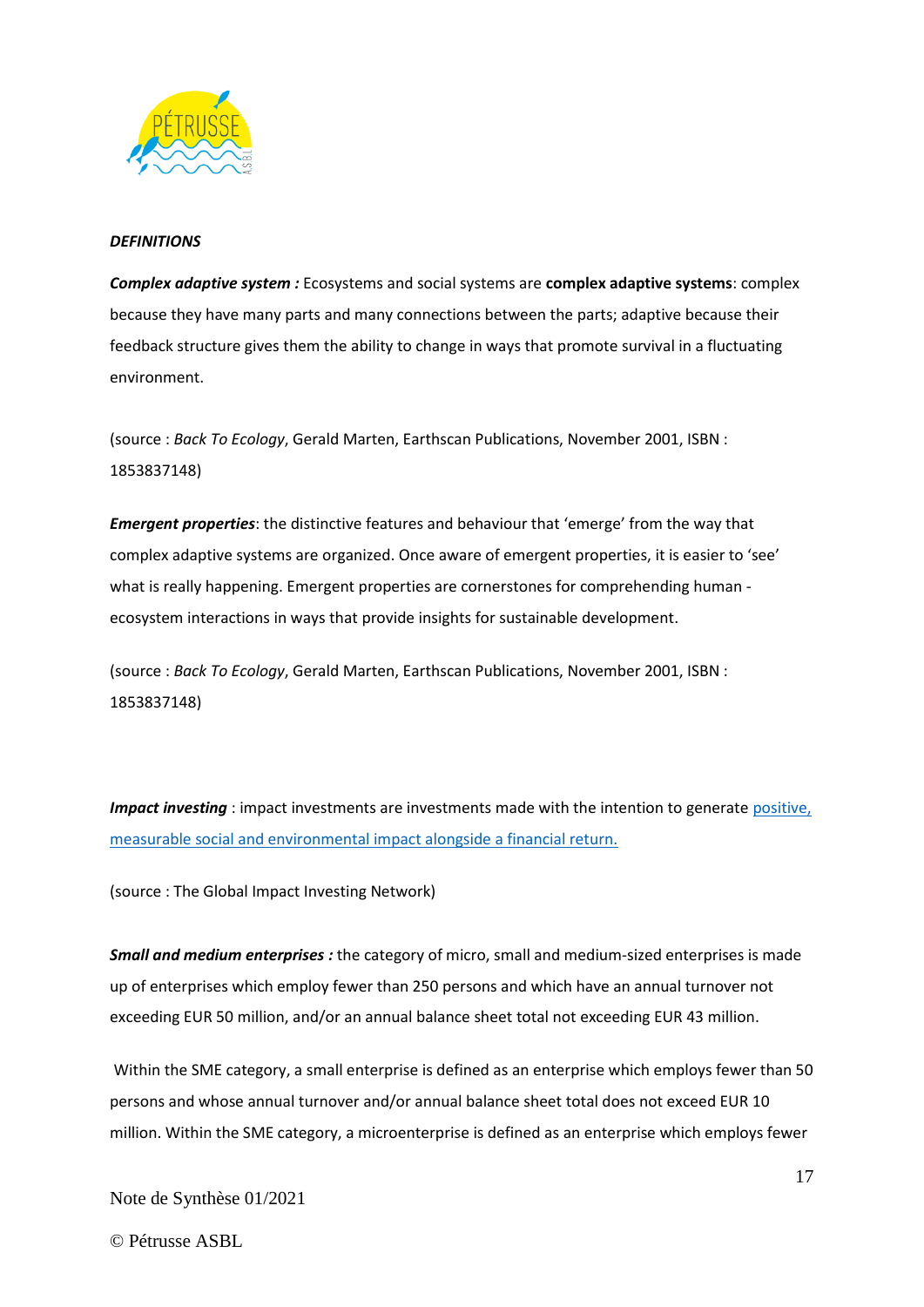

than 10 persons and whose annual turnover and/or annual balance sheet total does not exceed EUR 2 million.

(NOTE! This is a European Union definition given for reference only - source : **Commission Recommendation of 6 May 2003 concerning the definition of micro, small and medium-sized enterprises)**

*Social inclusion :* the process of improving the terms of participation in society for people who are disadvantaged on the basis of age, sex, disability, race, ethnicity, origin, religion, or economic or other status, through enhanced opportunities, access to resources, voice and respect for rights.

(source : United Nations, *Transforming our world: 2030 Agenda for Sustainable Development https://www.un.org/development/desa/capacity-development/what-we-do/areas-of-work/socialinclusion/*)

*Standard absolute poverty line :* corresponds to an amount of US\$1.90 available per person per day at purchasing power parity (PPP). This means that individuals are considered poor if they live in a household with a daily per capita consumption or income of less than US\$1.90. In general terms, this is believed to be the monetary amount needed to cover the costs of basic food, clothing, and shelter around the world.

(source : International Labour Organization)